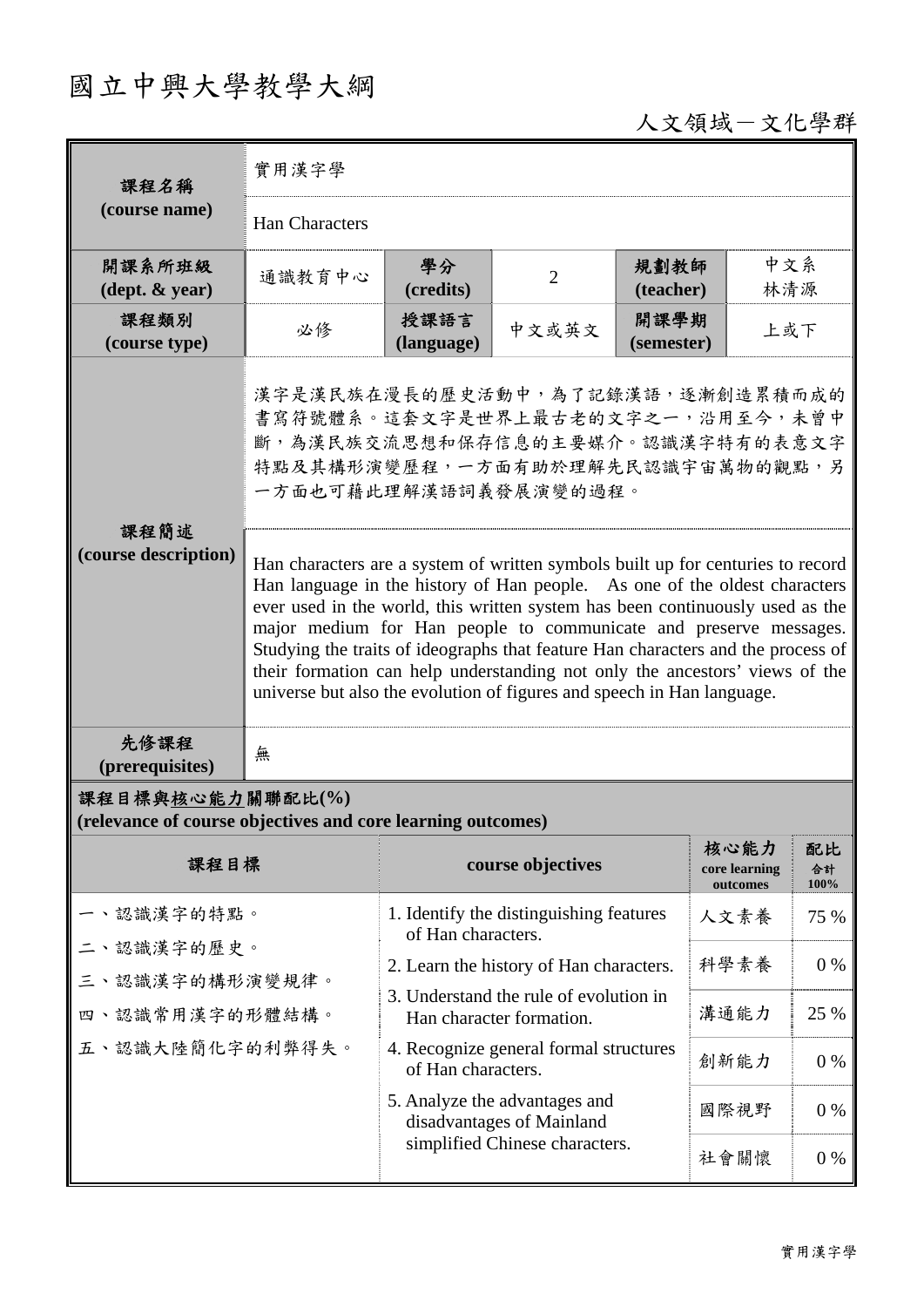| 課程目標之教學方法與評量方法<br>(teaching and assessment methods for course objectives)                                                                                                                                                                                                                                       |                     |  |  |  |  |
|-----------------------------------------------------------------------------------------------------------------------------------------------------------------------------------------------------------------------------------------------------------------------------------------------------------------|---------------------|--|--|--|--|
| 教學方法 (teaching methods)                                                                                                                                                                                                                                                                                         | 學習評量方式 (evaluation) |  |  |  |  |
| 一、教師講授<br>二、師生討論<br>三、學生報告                                                                                                                                                                                                                                                                                      | 一、主題報告<br>二、期末考試    |  |  |  |  |
| 授課內容 (單元名稱與內容、習作 / 考試進度、備註)<br>(course content and homework / tests schedule)                                                                                                                                                                                                                                   |                     |  |  |  |  |
| 第一講 漢字的特點<br>第一節 符號、語言與文字<br>第二節 漢字與漢語的關係<br>第三節 漢字的優越性                                                                                                                                                                                                                                                         |                     |  |  |  |  |
| 第二講 漢字的歷史<br>第一節 漢字起源問題<br>第二節 漢字發展簡史<br>第三節 秦始皇「書同文字」政策及其影響                                                                                                                                                                                                                                                    |                     |  |  |  |  |
| 第三講 漢字的演變<br>第一節 簡化<br>第二節 繁化<br>第三節 異化<br>第四節 類化<br>第五節 別嫌                                                                                                                                                                                                                                                     |                     |  |  |  |  |
| 第四講 常用漢字構形解析<br>第一節 自然環境<br>第二節 動物植物<br>第三節 人及其行為<br>第四節 物質文明<br>第五節 抽象思維                                                                                                                                                                                                                                       |                     |  |  |  |  |
| 第五講 大陸簡化字評價<br>第一節 大陸簡化字的優點<br>第二節 大陸簡化字的缺點                                                                                                                                                                                                                                                                     |                     |  |  |  |  |
| 教科書與參考書目(書名、作者、書局、代理商、說明)<br>(textbook & other references)                                                                                                                                                                                                                                                      |                     |  |  |  |  |
| 裘錫圭:《文字學概要》,臺北:萬卷樓圖書有限公司,1994。<br>李學勤主編:《字源》,天津:天津古籍出版社、瀋陽:遼寧人民出版社,2012。<br>季旭昇:《說文新證》,福州:福建人民出版社,2010。<br>黃德寬主編:《古文字譜系疏證》,北京:商務印書館,2007。<br>王立軍等:《漢字運用通則》, 瀋陽:春風文藝出版社, 1999。<br>王作新:《漢字結構系統與傳統思維方式》, 武漢: 武漢出版社, 2000。<br>林西莉:《漢字王國-講述中國人和他們的漢字的故事》,北京:生活 · 讀書 · 新知三聯書店,<br>2007<br>劉志成:《文化文字學》, 成都:巴蜀書社, 2003。 |                     |  |  |  |  |